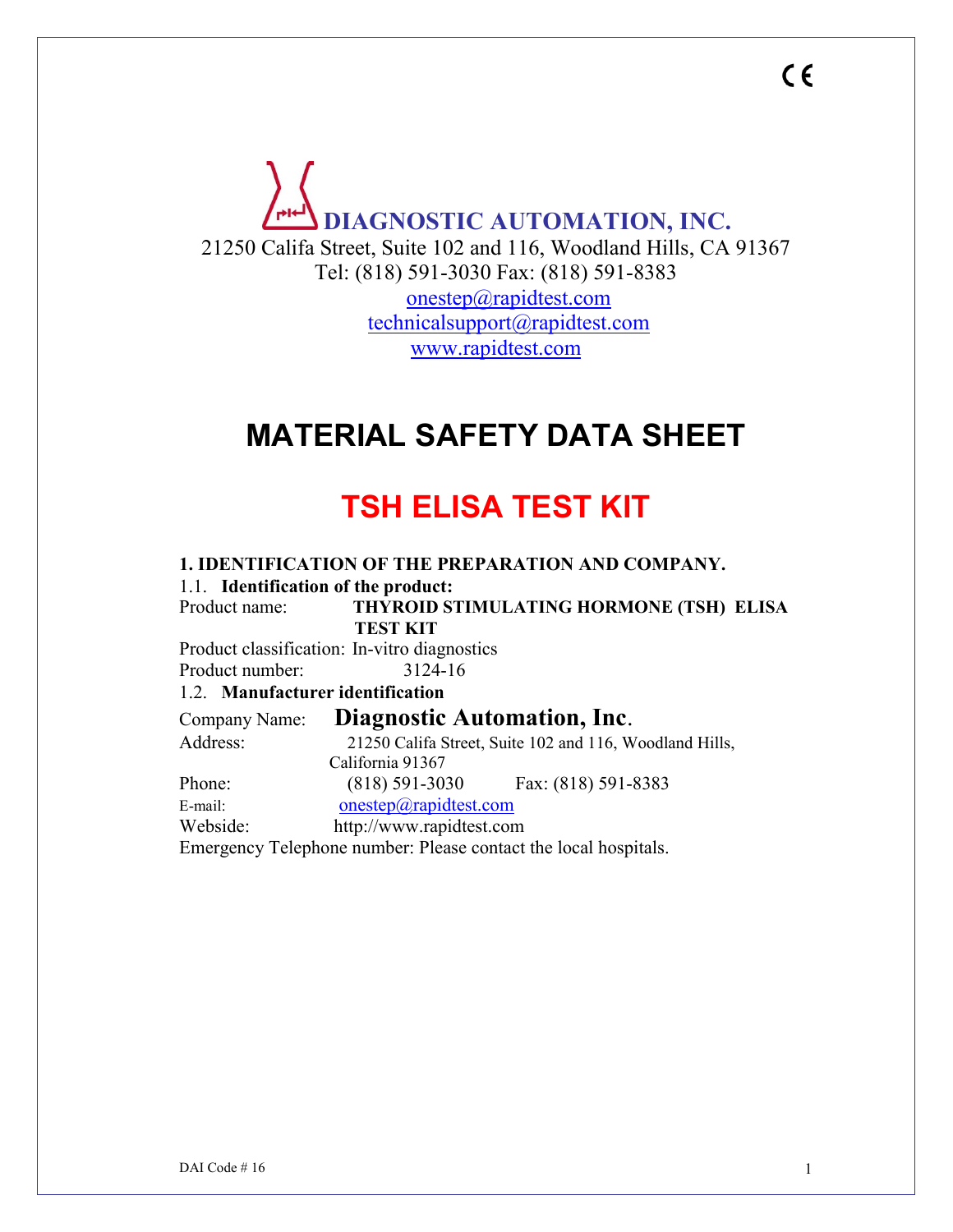# $\epsilon$

#### **2. HAZARDS IDENTIFICATION**

#### **2.1 POTENTIAL BIOHAZARD:**

The Calibrator and Controls are formulated with a buffer base, animal serum, and human serum. The human serums are tested by a United States Food and Drug Administration (USFDA) licensed method and found to be non-reactive for HIV-1, HIV-2, Hepatitis B surface antigen and HCV. Because no test method can offer absolute assurance that these agents are absent, reagents should be handled at the Biosafety Level 2, as recommended for any potentially infectious human blood product, in the United States Center for Disease Control (USCDC) and National Institute of Health (USNIH) manual "Biosafety in Microbiological Laboratories", 1988.

All bovine products and goat sera have been derived from animals of US origin and processed in USDA licensed facilities.

#### **2.2 CHEMICAL HAZARD:**

The TMB Chromogenic Substrate containing TMB, is formulated with DMSO, an irritant and mucous membranes. In case of contact with any of these reagents, wash thoroughly with water. TMB is a suspected carcinogen.

Stop Solution is an acidic and corrosive agent. Avoid contact with skin.

#### **3. COMPOSITION OF THE KIT COMPONENTS**

- **3.1** Microwell Strips, Microwell coated with TSH MAb, (96 wells)
- **3.2** Prolactin Reference Standard set, TSH Calibrators, 7 vials (1.0 ml)
- **3.3** TSH Enzyme Conjugate, 1 bottle (12 ml)
- **3.4** TMB Chromogenic Substrate, TMB Substrate, 1 bottle (12 ml)
- **3.5** Stop Solution, 2N HCl, 1 bottle (12 ml)
- **3.6** Wash Concentrate 50X, Detergent Concentrate, 1 bottle (15 ml)
- **3.7** Package Insert, paper, 1 piece.

#### **4. FIRST-AID MEASURES**

- **4.1 Skin contact:** Remove contaminated clothing and wash the exposed skin area thoroughly with soap and water.
- **4.2 Eye contact:** Flush with copious amounts of water for at least 15 minutes. Seek medical attention.
- **4.3 Inhalation:** Remove to fresh air, give oxygen if breathing becomes difficult and seek medical attention.
- **4.4 Ingestion:** Flush mouth with copious amounts of water, provided that the person is conscious and seek medical attention.

#### **5. FIRE-FIGHTING MEASURES**

- **5.1 Suitable extinguishing media:** Chemical or water fire extinguisher.
- **5.2 Extinguishing media not to be used:** None known.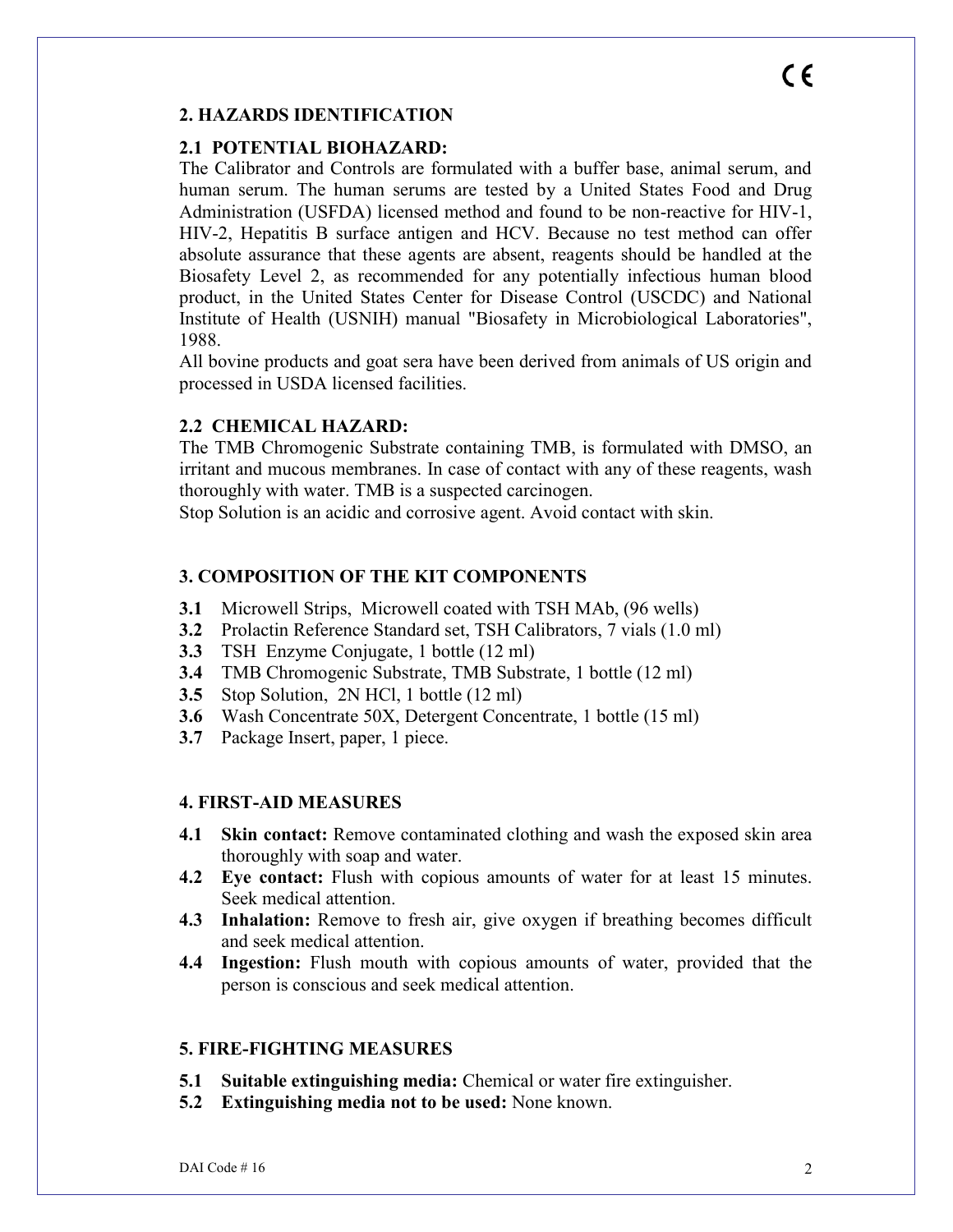- **5.3 Special fire-fighting procedures:** None known.
- **5.4 Unusual fire and explosion hazards:** Not available
- **5.5 NFPA rating:** Health: 2, Flammability: 0, Reactivity: 1

#### **6. ACCIDENTAL RELEASE MEASURES**

- **6.1 Body precautions:** Wear rubber gloves, impermeable shoe covers and long laboratory coat.
- **6.2 Environmental precautions:** Contain the spill to the smallest area possible.
- **6.3 Cleaning measures:** Take care not to contaminate body. Absorb the material with disposable towels. Soak area with a 10% bleach solution and wipe up with disposable towels. Dispose of all contaminated trash in accordance with local regulations.

#### **7. HANDLING AND STORAGE**

- **7.1 Handling:** Wear suitable personal protective equipment. Take care not to splash spill or splatter reagents. Do not eat, drink, smoke or apply cosmetics in laboratory areas. Do not pipette samples or reagents by mouth.
- **7.2 Storage:** Store the test kits in 2 8° C refrigerators designated and labeled to contain human blood products.

#### **8. EXPOSURE CONTROLS/PERSONAL PROTECTION**

- **8.1 Body protection:** Wear long laboratory coat.
- **8.2 Respiratory protection:** In case of fire, wear self-contained breathing apparatus.
- **8.3 Hand protection:** Wear non-permeable rubber, neoprene, latex or nitrile disposable gloves. Change gloves when they become contaminated.
- **8.4 Eye protection:** Wear safety glasses or goggles when a splash hazard exists.

#### **9. PHYSICAL AND CHEMICAL PROPERTIES**

- **9.1 Physical state (at 20°C):** Microtiter plate is in solid form. All other reagents are in liquid form.
- **9.2 Odor:** Odorless
- **9.3 pH** value: All reagents  $6.8 \sim 8.0$
- **9.4 Melting point/freezing Point:** Not determined
- **9.5 Boiling point:** Not determined
- **9.6 Evaporation rate:** Not determined
- **9.7 Flammability (solid, gas):** Not flammable
- **9.8 Upper/lower flammability or explosive limits:** Not applicable
- **9.9 Vapor pressure:** Not determined
- **9.10 Vapor density:** Not determined
- **9.11 Relative density:** Not determined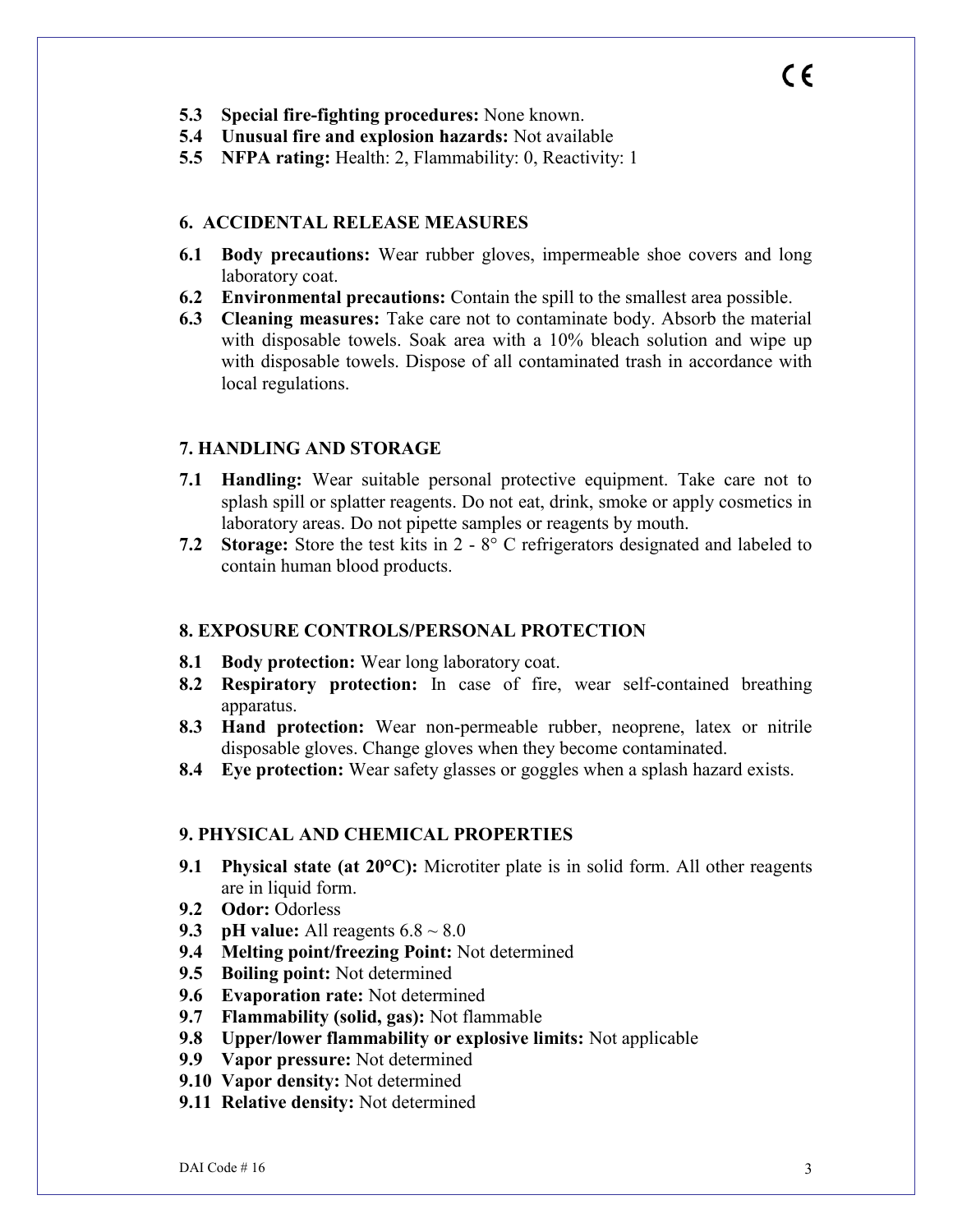- **9.12 Solubility:** Water soluble
- **9.13 Auto-ignition temperature:** Not applicable
- **9.14 Decomposition temperature:** Not determined
- **9.15 Viscosity:** Not determined
- **9.16 Explosive properties:** None
- **9.17 Oxidizing properties:** Not determined

#### **10. STABILITY AND REACTIVITY**

- **10.1 Stability:** Stable under recommended storage conditions.
- **10.2 Reactivity**: No known reactivity hazards associated with product.
- **10.3 Possibility of hazardous reactions:** No hazardous polymerization
- **10.4 Conditions to avoid:** Excessive heat and light
- **10.5 Incompatible materials:** Acids

#### **11. TOXICOLOGIAL INFORMATION**

- **11.1 Acute toxicity:** Not determined
- **11.2 Skin corrosion/irritation:** Stop Solution is an acidic and corrosive agent, and may cause skin irritation with direct contact.
- **11.3 Serious eye damage/irritation:** Not determined
- **11.4 Respiratory or skin sensitization:** Not determined
- **11.5 Germ cell mutagenicity:** Not determined
- **11.6 Carcinogenicity:** None known
- **11.7 Reproductive toxicity:** Not determined
- **11.8 STOT-single exposure:** Not determined
- **11.9 STOT-repeated exposure:** Not determined
- **11.10Aspiration hazard:** Not determined

#### **12. ECOLOGICAL INFORMATION**

None known.

#### **13. DISPOSAL CONSIDENRATIONS**

- **13.1 Disposal of reagents:** Dispose according to current regional and national regulations.
- **13.2 Contaminated containers:** Dispose following current regional and national regulations.

#### **14. TRANPORT INFORMATION**

- **14.1 UN number:** Not available
- **14.2 UN proper shipping name:** Not available
- **14.3 Transport hazard class(es):** Not available

 $\epsilon$